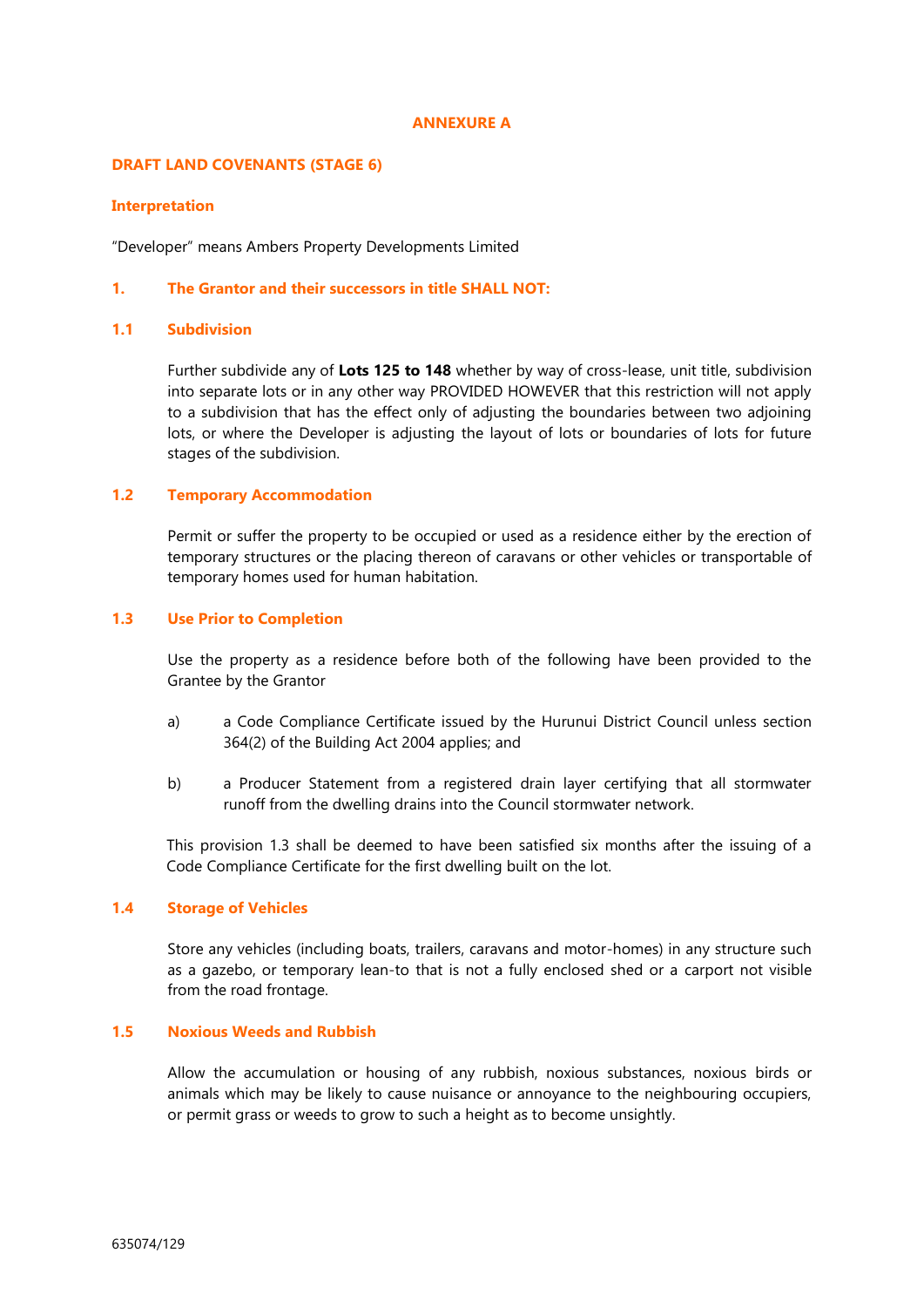# **1.6 Animals**

Permit any dog or other pet to be kept in or about the property which dog or other pet is likely to cause a nuisance or annoyance to other neighbouring occupiers or detract from the subdivision, and in particular, without otherwise limiting this restriction, not to keep on or about the property any dog which in whole or part appears to be a Pit Bull Terrier, Rottweiler, Japanese Akita, Japanese Tosa, Dogo Argentino or Brazilian Fila. The keeping of pigeons is expressly prohibited.

## **1.7 Signs**

Permit any advertisement, sign or hoarding of a commercial nature (excluding a professionally made "For Sale" sign) to be erected on any part of the property or dwelling, including any sign indicating that the dwelling is a Show Home, PROVIDED THAT the Developer shall have the discretion to allow a Show Home sign to be erected for such time as the Developer shall decide, AND FURTHER PROVIDED THAT under no circumstances shall any signage be affixed to any of the fences referred to in clause 1.9, or before obtaining the Developer's consent in writing.

#### **1.8 Gas**

Allow any portable gas cylinders or bottles to be placed on the Lot which are visible from the road, but this does not apply to gas bottles for use with outdoor barbeques or free-standing outdoor gas heaters.

# **1.9 Dwelling Height and Minimum Size**

- a) Erect on any Lot, a dwelling greater in height than a single storey. The Developer may, at the Developer's sole discretion, approve plans with living areas situated within the roof cavity of the dwelling provided that there are no windows set into the roofline or gable area and that the only natural light permitted into the roof cavity is from skylights. Any such dwelling shall not be deemed to be in breach of this clause by virtue of its having a living area situated within the roof cavity.
- b) Erect on any lot any structure other than one new dwelling house including attached garaging but excluding associated outbuildings, with a minimum floor area, including garaging of
	- not less than 160m2 for Lots 800m2 and over
	- not less than 140m2 for Lots between 500m2 and 800m2
	- not less than 120m2 for Lots under 500m2.

# **1.10 New Materials**

Erect or permit to be erected on the Lot any building using anything other than new materials PROVIDED THAT second-hand bricks may be allowed for exterior cladding at the Developer's discretion. No pre-lived in dwelling shall be transported on to the Lot. Certain pre-built dwellings can be approved by the Grantee at its sole discretion provided they will comply with the standard of development envisaged.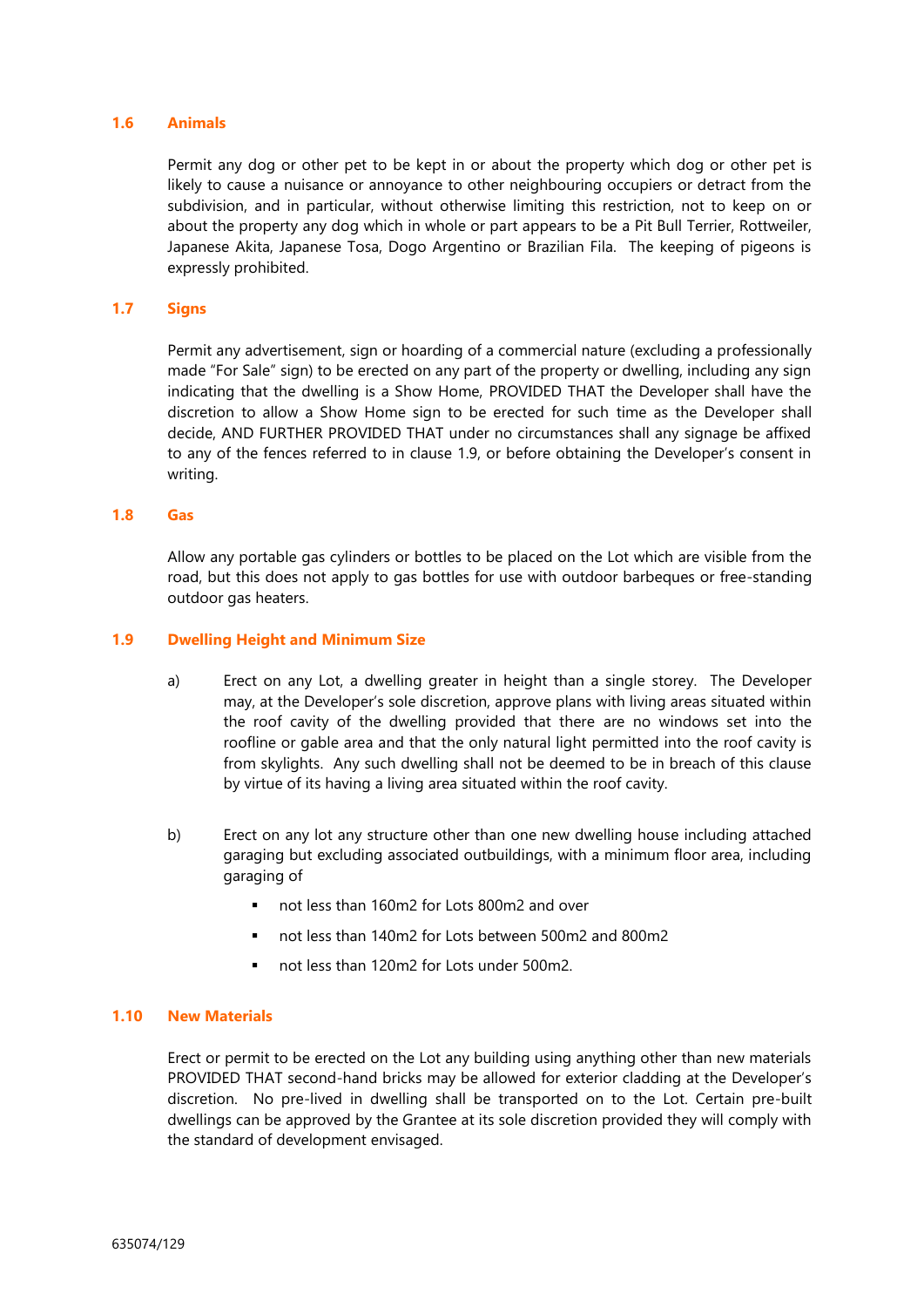# **1.11 Non-permitted Cladding Materials**

Construct any building on the Lot with an external cladding of unrelieved flat sheet fibrolite, hardiflex, galvanised steel or similar materials PROVIDED THAT this restriction shall not apply to the cladding of soffits or gable ends.

# **1.12 Painting**

Leave the outside of any dwelling unfinished, or any exterior walls or doors unpainted or unstained PROVIDED THAT this clause shall not apply where natural timber cladding or decorative brick, stone or concrete are used.

#### **1.13 Building Materials**

Use as a roofing material any material other than tiles (clay, ceramic, concrete, decramastic, pre-coated pressed steel) of a single colour or pre-painted long-run pressed steel (the use of zincalume shall not be permitted), nor exterior cladding of material other than clay brick, weather-board, linea board, concrete block, masonry, stucco, solid plaster or glazing or a combination of the above. Preferred building materials are detailed in the Grantee's Design Guidelines.

# **1.14 Fencing Materials**

Erect or permit to be erected on the land any fence or boundary wall of any material containing cement board sheets or panels, corrugated iron, or metal sheeting, or that does not have a capping ridge along the top of the fence.

#### **1.15 Reserve Boundaries and Fencing**

a) In respect of Lots **130 to 140**:

- (i) remove, build or permit to be built any fence on the boundary between the Lot and the adjoining reserve other than a pool / warner style decorative metal fence of a height not exceeding 1.2 metres; or
- (ii) build or permit to be built any building or structure within two metres of the boundary between the Lot and the adjoining reserve. In this context, a building or structure shall not include a swimming pool or any structure the sole purpose of which is for landscaping but shall include any additional fencing, except for side boundary fencing not greater in height than 1.2m. Any additional fencing must be approved by the developer as part of the landscape approval provision at clause 1.22.

#### **1.16 Boundary Fencing – Road Frontage Setbacks**

a) Interpretation

**"Maximum Length"** means 30% of the length of the Road Boundary

**"Road Boundary"** means a boundary between a Lot and any legal road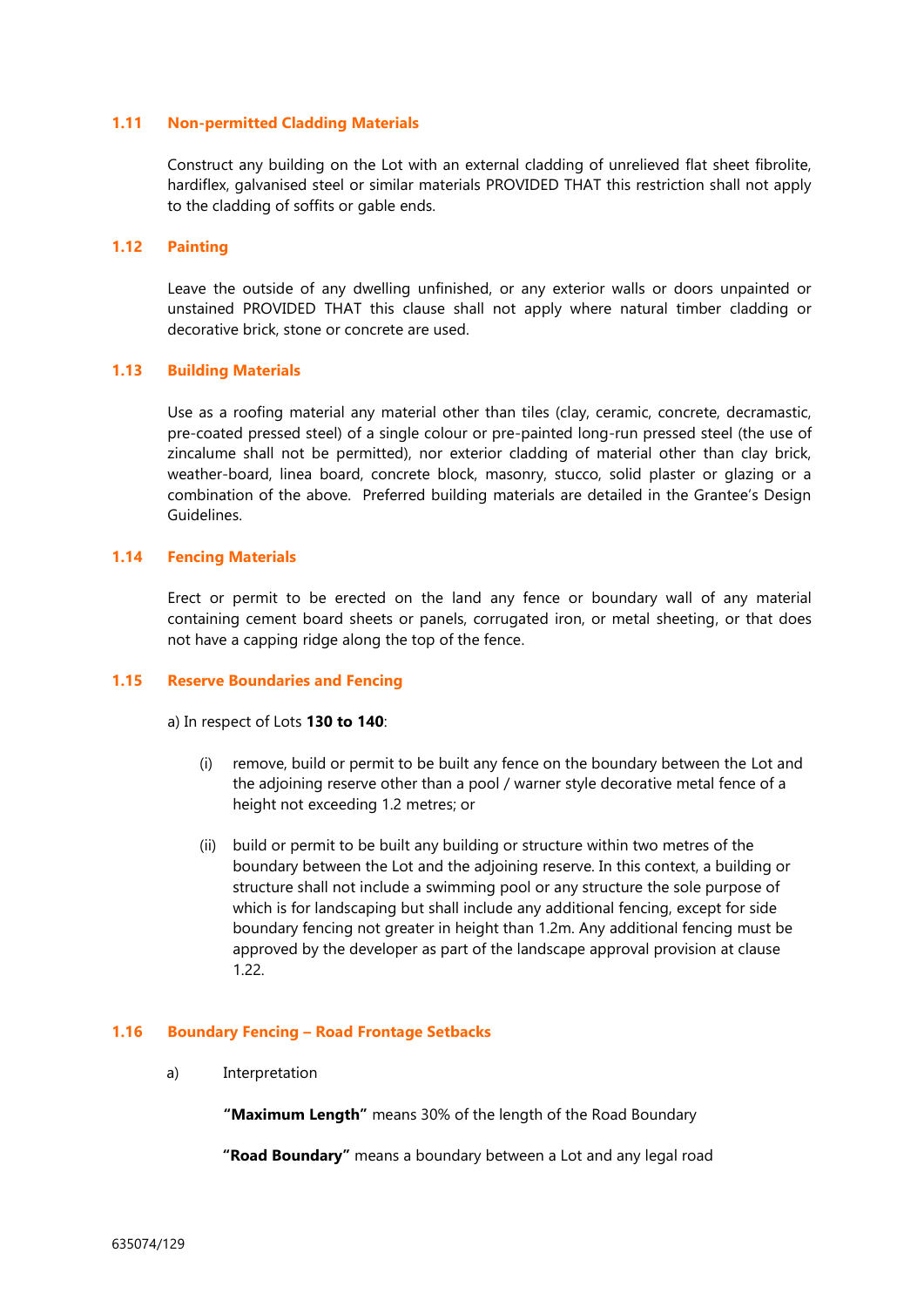**"Side Boundary"** means a boundary between a lot and an adjoining lot that is not a Road Boundary

**"Total Length"** means the total length of the fence taken in a line parallel to the road

## b) Road Boundary Fencing – **Lots 125 to 129, 132 to135, 137, and 144 to148**

The Grantor shall not permit any fence or other structure (other than a letterbox, and any decorative metal fence referred to in clause 1.15(a)) to be erected in the area between the Road Boundary and a line drawn parallel to the Road Boundary, with the distance between such line and the Road Boundary being determined by those parts of the dwelling closest to the Road Boundary.

#### **1.17 Side Boundary Fences**

- a) Permit any fence to be erected on the common Side Boundaries between any of **Lots 125 to 148** within 1 metre of the point where the Side Boundary meets the Road Boundary, and that the fence is raked at an angle of 30 degrees until it attains its maximum height of 1.8 metres above finished ground level.
- b) Permit any fence erected on the Lot or any boundary to exceed 1.8 metres generally above finished ground level.

## **1.18 Letterbox**

Erect a dwelling without contemporaneously erecting a new letterbox of a design, colour and cladding consistent with the dwelling or fences, or as approved by the Grantee in accordance with clause 1.22.

## **1.19 Completion of Landscaping, Driveways and Paths**

Permit the dwelling to be occupied unless all driveways and paths are completed in permanent materials, and all road frontage areas are properly grassed or landscaped.

### **1.20 Satellite Dishes / Air Conditioning Units**

- a) Place or allow to be placed on the land or buildings any aerials or satellite dishes unless the same comply with the following requirements:
	- (i) have a maximum diameter of one metre; and
	- (ii) are situated at least four metres from the front façade of the dwelling; and
	- (iii) are mounted below the ridgeline of the roof.
- b) Place or allow to be placed on the land or any part of the buildings any external air conditioning unit visible from the road frontage of the Lot.
- c) Place or allow to be placed on the land or any part of the buildings any overhead power or communication lines.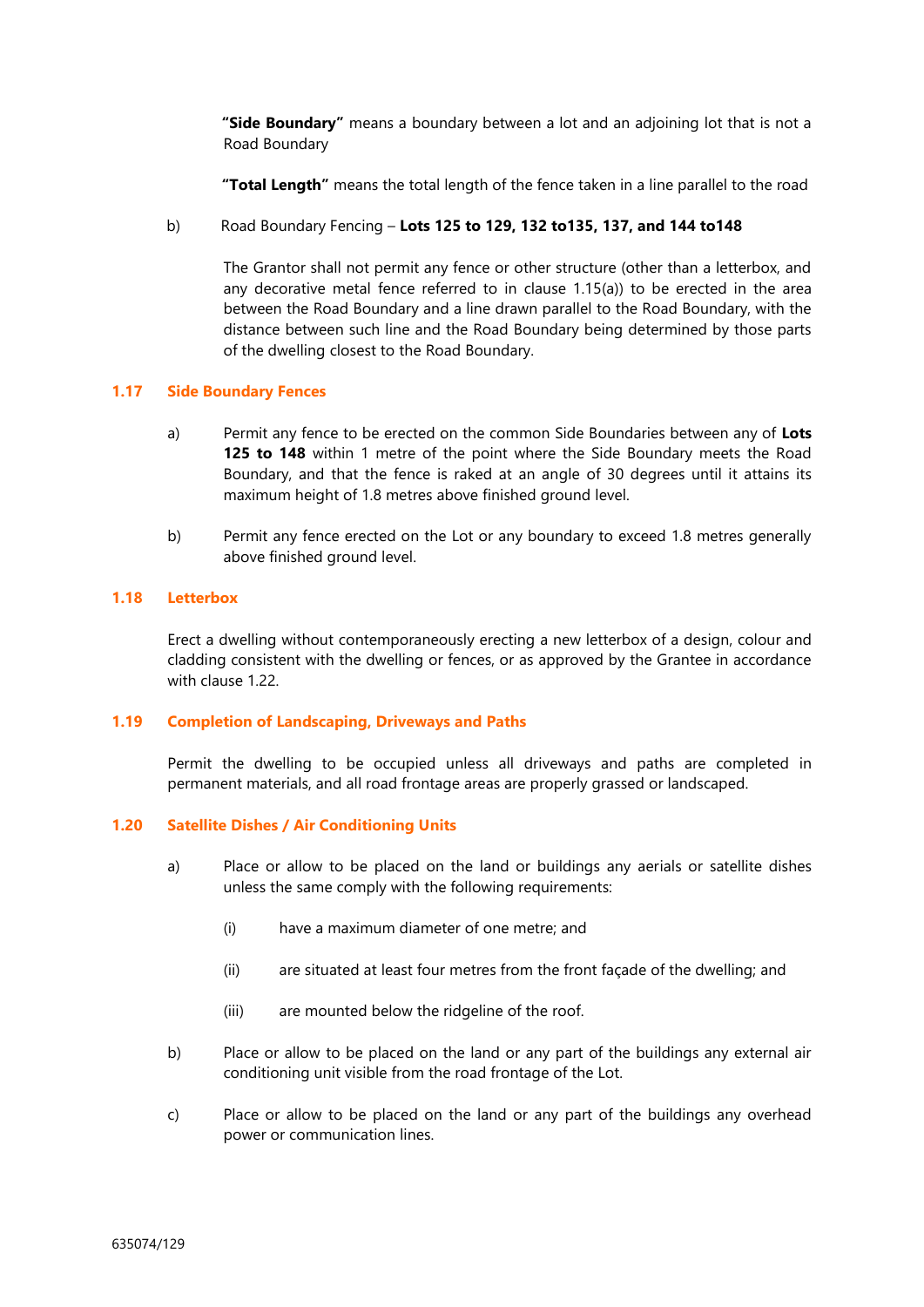# **1.21 Garden Ornamentation**

Place or allow to be placed on the land or buildings any brightly painted ornaments that are reasonably visible by any other person standing on the footpath of any legal road.

### **1.22 Grantee to Approve Plans**

Commence any work on the property:

- a) Without submitting to the Developer (for the purposes of this clause 1.22 meaning Ambers Property Developments Ltd C/- Saunders & Co, PO Box 18, Christchurch) for its approval all building plans, including site plans (showing the position of the vehicle crossing, unless already fixed by the Grantee) specifications, fencing, landscaping plans (which shall be prepared by a qualified landscape designer) and builder. Sole discretion lies with the Grantee in approving building and site plans, specifications, fencing and landscaping plans, which shall comply with the Design Guidelines provided by the Grantee, to the Grantee's satisfaction.
- b) Which does not conform to the plans approved by the Grantee. Any variation to or deviation from the approved plans and Design Guidelines not approved by the Grantee will be a breach of this clause and subject to the provisions of clause 3.

PROVIDED THAT this clause 1.22 only will cease to apply and be of no further effect from the date that a Code Compliance Certificate is issued for the first dwelling to be built on the Lot.

AND FURTHER PROVIDED THAT the Grantor acknowledges that the Grantee has no legal responsibility or liability for the enforcement, enforceability or applicability of these covenants, nor does the Grantee undertake to enforce or monitor compliance with these covenants on an ongoing basis.

For the avoidance of doubt all other covenants shall continue to endure for the benefit of all benefitting lots other than this requirement to contain developers approval.

# **1.23 Construction Fencing**

Commence construction until temporary fencing has been erected on the entire length of all unfenced boundaries. The temporary fence must comprise removable wire or shade cloth (or other see-through material) and must provide only one vehicle access to the lot from the road or right-of-way.

# **1.24 Construction Zone Areas**

Commence construction until a vehicle crossing of no less than three metres width has been installed in a position approved by the Grantee (unless already formed by the Grantee), the kerb cut down at the crossing and the driveway from the road to the Lot formed and suitably based. The Grantor shall not make any use of the adjoining lots (whether occupied or not) any berms (except at designated crossings) or footpaths for construction work or for access by vehicles.

#### **1.25 Health and Safety Requirements**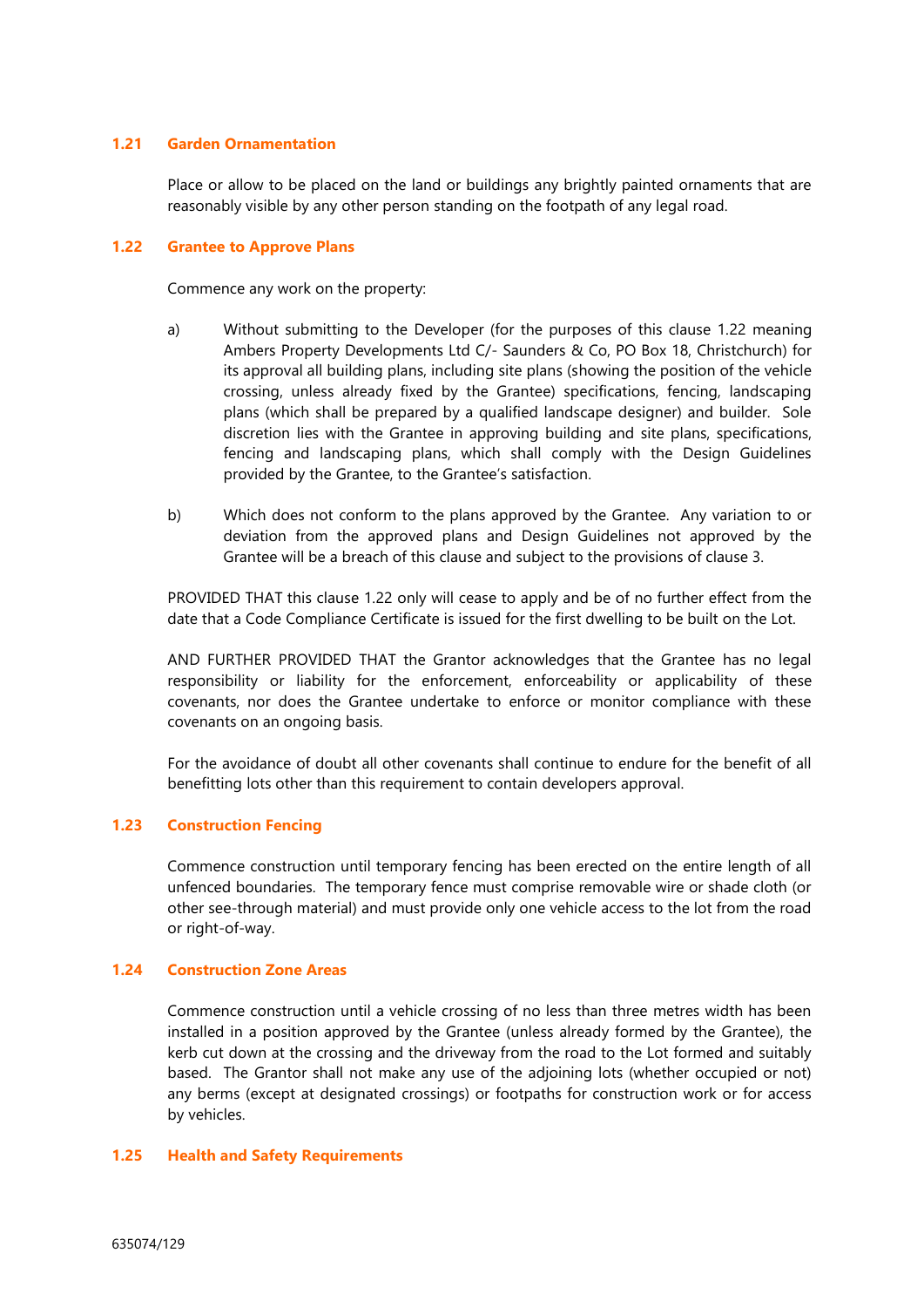Permit any construction unless the building site complies with the requirements of the Health and Safety in Employment Act 1992 (or any Act passed in substitution).

### **1.26 Delivery of Materials**

Undertake or permit during the course of construction the loading, unloading, delivery, or storage of building materials other than within the boundaries of the property.

#### **1.27 Building Rubbish**

Carry out any construction unless an adequate rubbish skip is present within the boundaries of the Lot at all times (and regularly emptied or replaced), nor allow during the course of construction any rubbish to blow outside the boundaries of the Lot.

# **1.28 Washing of Vehicles**

During the course of construction allow any vehicles to be washed down other than within the boundaries of the Lot.

#### **1.29 Portable Toilet Facility**

Permit the Grantor's construction workers or contractors to use the property or any other area on the Plan for toileting purposes. Prior to construction commencing, the Grantor shall provide a suitable portable toilet facility within the boundaries of the Lot for use by the Grantor's construction workers and contractors.

### **2 Dispute Resolution**

Except as relates to the exercise of any discretion, opinion, approval or consent requested of the Grantee under these covenants, if any dispute arises between the parties concerning the covenants, then the parties shall enter into negotiations in good faith to resolve their dispute.

If the dispute is not resolved within twenty working days of the date on which the parties began their negotiations, then the parties shall submit to the arbitration of an independent arbitrator appointed jointly by the parties. If the parties agree, that person appointed may act as an expert and not an arbitrator.

If an arbitrator cannot be agreed upon within a further ten days, then an independent arbitrator will be appointed by the President for the time being of the Canterbury Branch of the New Zealand Law Society.

Such arbitration will be determined in accordance with the Arbitration Act 1996 (and its amendments) or any enactment passed in substitution.

## **3 Default Provisions**

If there should be any breach or non-observance of any of these covenants and without prejudice to any other liability, which the Grantor may have to any person having the benefit of this covenant, the Grantor will upon written demand being made by the Grantee or any of the registered proprietors of the lots: